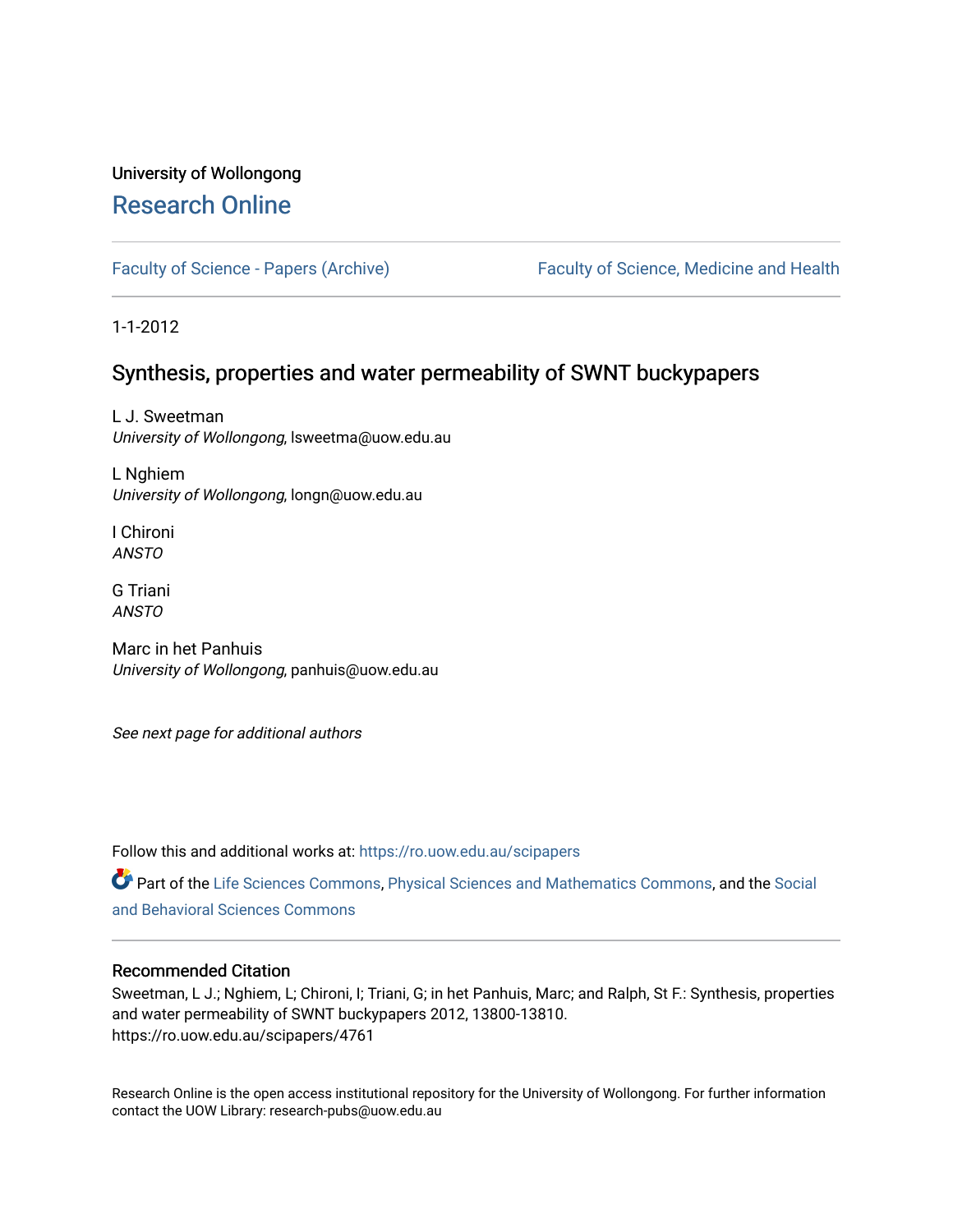# Synthesis, properties and water permeability of SWNT buckypapers

## **Abstract**

The ability of macrocyclic ligands to facilitate formation of dispersions of single-walled carbon nanotubes (SWNTs) was investigated using a combination of absorption spectrophotometry and optical microscopy. Vacuum filtration of aqueous dispersions containing SWNTs and various macrocyclic ligands (derivatised porphyrin, phthalocyanine, cyclodextrin and calixarene) afforded self-supporting membranes known as buckypapers. Microanalytical data and energy dispersive X-ray spectra were obtained for these buckypapers and provided evidence for retention of the macrocyclic ligands within the structure of the membranes. The electrical conductivities of the membranes varied between  $30 \pm 20$  and  $220 \pm 60$  S cm−1, while contact angle analysis revealed they all possessed hydrophilic surfaces. The mechanical properties of buckypapers prepared using macrocyclic ligands as dispersants were shown to be comparable to that of a benchmark material prepared using the surfactant Triton X-100 (Trix). Incorporation of the macrocyclic ligands into SWNT buckypapers was found to increase their permeability up to ten-fold compared to buckypapers prepared using Trix. No correlation was observed between the water permeability of the membranes and the average size of either their surface or internal pores. However, the water permeability of the membranes was found to be inversely dependent on their surface area.

# Keywords

swnt, buckypapers, permeability, synthesis, water, properties

# **Disciplines**

Life Sciences | Physical Sciences and Mathematics | Social and Behavioral Sciences

## Publication Details

Sweetman, L. J., Nghiem, L., Chironi, I., Triani, G., in het Panhuis, M. & Ralph, S. F. (2012). Synthesis, properties and water permeability of SWNT buckypapers. Journal of Materials Chemistry, 22 (27), 13800-13810.

## Authors

L J. Sweetman, L Nghiem, I Chironi, G Triani, Marc in het Panhuis, and St F. Ralph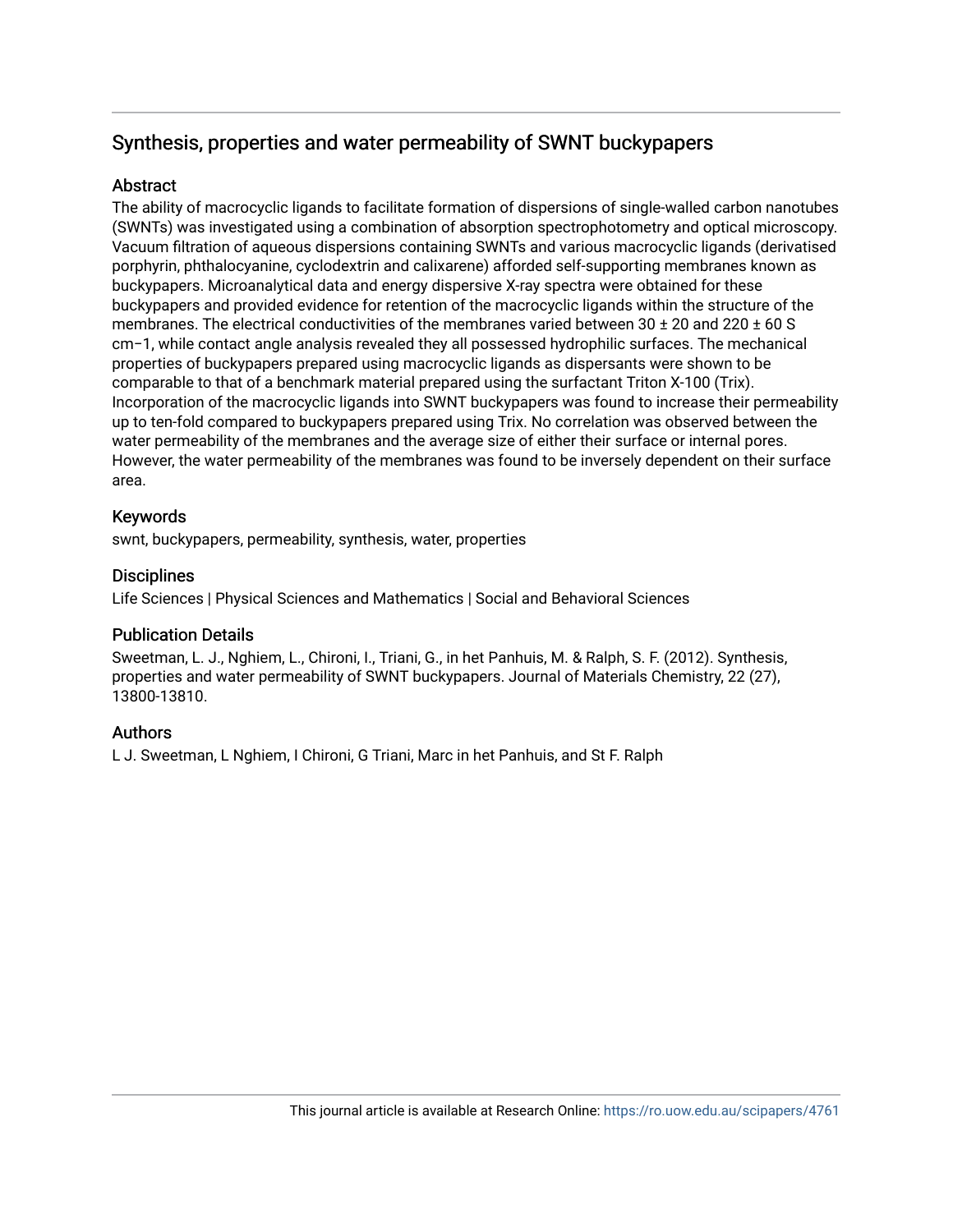# **Journal of** [Dynamic Article Links](http://dx.doi.org/10.1039/c2jm31382k) Materials Chemistry

Cite this: J. Mater. Chem., 2012, <sup>22</sup>, 13800



# Synthesis, properties and water permeability of SWNT buckypapers†

L. J. Sweetman,<sup>a</sup> L. Nghiem,<sup>b</sup> I. Chironi,<sup>c</sup> G. Triani,<sup>c</sup> M. in het Panhuis<sup>ad</sup> and S. F. Ralph<sup>\*a</sup>

Received 6th March 2012, Accepted 24th May 2012 DOI: 10.1039/c2jm31382k

The ability of macrocyclic ligands to facilitate formation of dispersions of single-walled carbon nanotubes (SWNTs) was investigated using a combination of absorption spectrophotometry and optical microscopy. Vacuum filtration of aqueous dispersions containing SWNTs and various macrocyclic ligands (derivatised porphyrin, phthalocyanine, cyclodextrin and calixarene) afforded selfsupporting membranes known as buckypapers. Microanalytical data and energy dispersive X-ray spectra were obtained for these buckypapers and provided evidence for retention of the macrocyclic ligands within the structure of the membranes. The electrical conductivities of the membranes varied between  $30 \pm 20$  and  $220 \pm 60$  S cm<sup>-1</sup>, while contact angle analysis revealed they all possessed hydrophilic surfaces. The mechanical properties of buckypapers prepared using macrocyclic ligands as dispersants were shown to be comparable to that of a benchmark material prepared using the surfactant Triton X-100 (Trix). Incorporation of the macrocyclic ligands into SWNT buckypapers was found to increase their permeability up to ten-fold compared to buckypapers prepared using Trix. No correlation was observed between the water permeability of the membranes and the average size of either their surface or internal pores. However, the water permeability of the membranes was found to be inversely dependent on their surface area. **JOUTNE 1 of** Worldow Elementary Download Expansion Contents For the Contents of Contents Contents (Chern, 2012, 22, 13800<br>
Someware.com/materials **Expansion Content Content Content Content Content Content Content Conte** 

#### Introduction

Membrane-based methods have become an integral feature of the industrial separations sector. This is due to their low cost compared to other techniques, ease of scale-up, low impact on the environment, and flexibility.<sup>1,2</sup> Despite these advantages, there is still a need to find new membrane materials which can overcome technical problems associated with fouling, short service lifetimes and low chemical selectivity.<sup>3</sup> One such material is carbon nanotubes (CNTs), which have exceptional mechanical, electrical and thermal properties.<sup>4</sup> Theoretical studies of CNTs, using molecular dynamics simulation, have revealed that they are exceptionally permeable to gases and liquids.<sup>5,6</sup> Several research groups have also shown that membranes composed of

aligned CNTs, prepared by a chemical vapour deposition process, can selectively filter dissolved molecules and colloidal particles on the basis of differences in their sizes. For example, Holt and co-workers showed that aligned multi-walled carbon nanotube (MWNT) membranes allowed the passage of  $[Ru(bipy)_3]^2$ <sup>+</sup> and gold nanoparticles with diameters of 2–5 nm, but not nanoparticles >10 nm.<sup>6</sup> Other workers showed aligned CNT membranes can separate the components of a hydrocarbon mixture, and remove microorganisms such as E. coli from aqueous solution.<sup>7</sup>

An alternative method for preparing CNT membranes is by filtration of dispersions obtained by applying ultrasonic energy to samples containing CNTs and a suitable dispersant.<sup>8</sup> While the resulting buckypapers have a broader distribution of larger pores than those in aligned membranes, this approach offers several advantages. These include greater ease of preparation and avoiding harsh chemicals required to remove the supporting substrates that are generally used to grow aligned membranes on. Previous studies have shown that buckypaper membranes can remove bacteria and viruses from water supplies,<sup>9</sup> separate mixtures of gases, $10$  and be used for desalination.<sup>11</sup> While the permeabilities of buckypapers composed of MWNTs and singlewalled carbon nanotubes (SWNTs) towards water has been reported previously,9,12 the materials examined were prepared using very small quantities of CNTs and without a dispersant. Furthermore the buckypapers examined were not removed from the underlying polyvinylidene (PVDF) support membrane that the initial CNT dispersions were filtered through. It is very likely

a Soft Materials Group, School of Chemistry, University of Wollongong, Wollongong, Australia. E-mail: sralph@uow.edu.au

<sup>&</sup>lt;sup>b</sup>Membrane Filtration Research Group, School of Civil Mining and Environmental Engineering, University of Wollongong, Australia. E-mail: longn@uow.edu.au

c Institute of Materials Engineering, Australian Nuclear Science and Technology Organisation, Lucas Heights, Australia. E-mail: gerry. triani@ansto.gov.au

<sup>&</sup>lt;sup>d</sup>ARC Centre of Excellence for Electromaterials Science, University of Wollongong, Wollongong, NSW 2522, Australia. E-mail: panhuis@uow. edu.au

<sup>†</sup> Electronic supplementary information (ESI) available: UV-vis spectra of SWNTs and dispersant molecules, EDX spectra of buckypapers, water permeability plots for buckypapers, TGA of buckypapers and graphs showing the effect of applied pressure on the flux of water across buckypapers. See DOI: 10.1039/c2jm31382k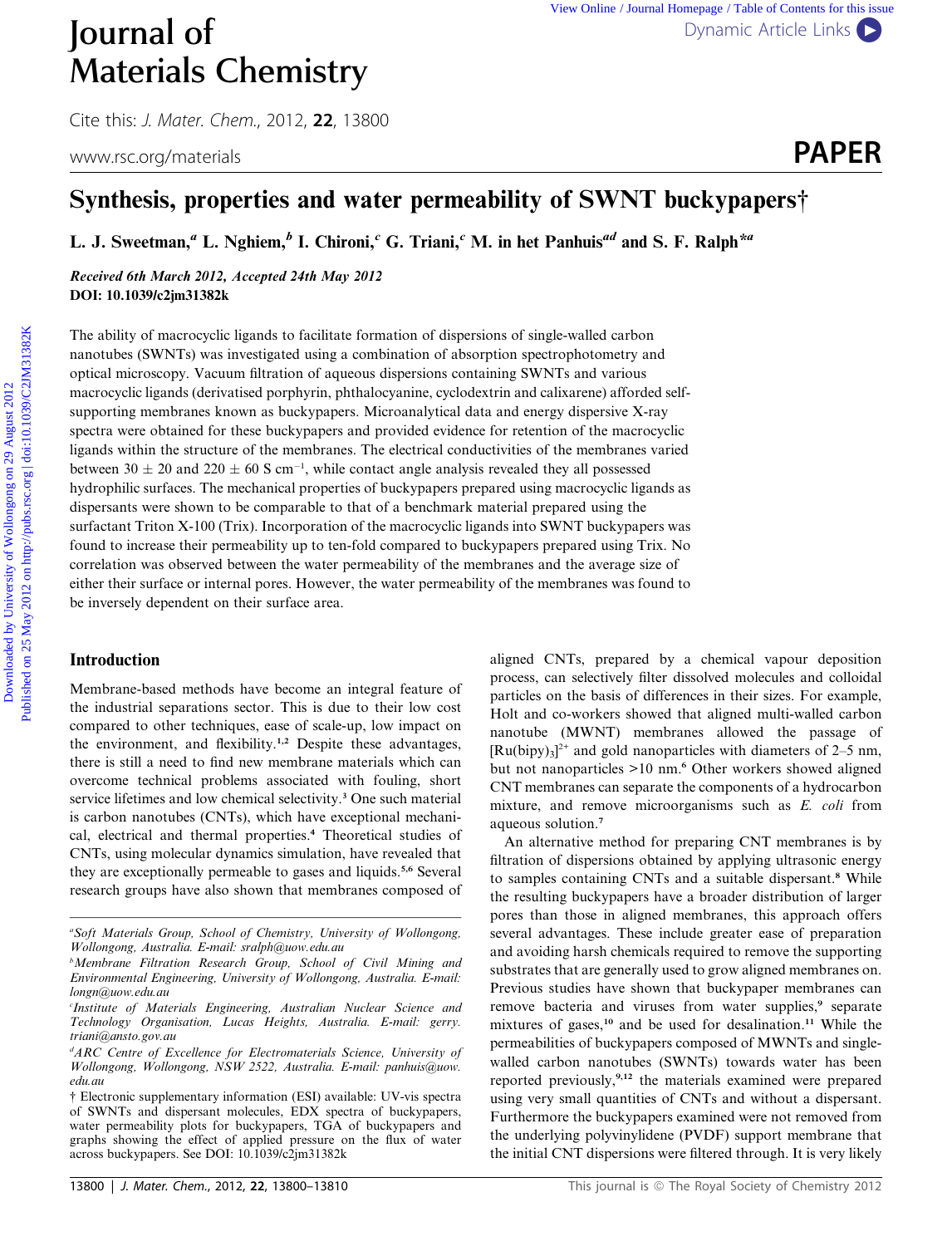that the results obtained using these composite CNT–PVDF membranes would have been significantly influenced by the presence of the substrate, and of only a very thin overlying buckypaper film. In the current study, we address this issue by measuring the water permeability of mechanically robust freestanding SWNT buckypaper membranes (i.e. without the underlying PVDF supporting layer).

Most studies on buckypapers have focused on materials made from dispersions prepared using either a surfactant or a polymer, as the latter classes of molecules have been shown to be very effective for stabilizing solutions of nanotubes through noncovalent interactions.13–17 In contrast, there have been limited studies into the suitability of different classes of other small molecules for dispersing CNTs. Our goal is to produce new membrane materials that are highly permeable to water, and able to discriminate between different dissolved solutes. Therefore we were particularly interested in determining whether different classes of macrocyclic ligands could be employed as dispersants for CNTs, and are retained in the final material when the resulting solutions are filtered to prepare buckypapers. Ultimately we wish to explore whether retention of molecules such as calixarenes and cyclodextrins in buckypapers might provide materials that combine the host–guest recognition properties of the macrocyclic ligands, with the strength and permeability towards water displayed by various classes of CNT membranes. Such materials may exhibit selective permeability owing to their capacity to discriminate between potential analytes through both a size exclusion mechanism, and on the basis of differences in the strength and type of interactions between the embedded molecules and dissolved analytes.

This paper describes the results of investigations into the ability of a calixarene, cyclodextrin, porphyrin and phthalocyanine to produce stable dispersions of SWNTs, as well as the electrical, mechanical and morphological properties of buckypapers produced from those dispersions. In addition, the effect of varying the dispersant present in a SWNT buckypaper on its permeability towards water, as determined using a dead-end filtration apparatus, was examined in a series of experiments designed to test the suitability of these materials for membrane filtration applications.

#### Experimental

#### Reagents

HiPco SWNTs produced by chemical vapour deposition were used in this study and were obtained from Unidym™ (Lot no. P0348) and used without further purification. The dispersants used were Triton X-100 (Trix; Sigma-Aldrich), β-cyclodextrin sulfated, sodium salt (β-CD; Sigma-Aldrich), 4-sulfonic calix[6] arene hydrate (C6S; Alfa Aesar), meso-tetra(4-sulfonatophenyl) porphyrin dihydrogen chloride (TSP; Frontier Scientific) and phthalocyanine tetrasulfonic acid (PTS; Frontier Scientific). The structures of the dispersants are shown in Fig. 1.

#### Preparation of dispersions

All dispersions were prepared in Milli-Q water (18  $M\Omega$  cm) using a SWNT concentration of 0.1% (w/v). The concentration of Trix,  $\beta$ -CD or C6S in solutions to be sonicated was always 1% (w/v),



Fig. 1 Molecular structures of: (a) Triton X-100 (Trix) where  $n = 9-10$ , (b) 4-sulfonic calix[6]arene hydrate (C6S), (c) pthalocyanine tetrasulfonic acid (PTS), (d) meso-tetra(4-sulfonatophenyl)porphyrin dihydrogen chloride (TSP), and (e)  $\beta$ -cyclodextrin sulfated, sodium salt ( $\beta$ -CD).

while for solutions containing PTS or TSP the concentration of dispersant was 0.1% (w/v). In a typical experiment, 15 mg of SWNTs were dispersed in 15 mL of dispersant solution by using a Branson 450 (400 W, Ultrasonics Corp.) digital sonicator horn with a probe diameter of 10 mm to apply ultrasonic energy for 30 min. The conditions used were an amplitude of 30%, pulse duration of 0.5 s and pulse delay of 0.5 s. During sonication, the sample vial was placed inside an ice/water bath to minimize increases in temperature.

#### Preparation of buckypapers

In order to produce a small circular buckypaper, two of the above dispersions were prepared and added to a further 50 mL of dispersant solution (1% (w/v) Trix,  $\beta$ -CD or C6S or 0.1% (w/v) PTS or TSP) before being subjected to further treatment in an ultrasonic bath (Unisonics, 50 Hz, 150 W) for 3 min. The resulting homogeneous 80 mL dispersions containing 0.038% (w/ v) of SWNTs were then diluted to a final volume of 250 mL with Milli-Q water, prior to processing into buckypapers. Larger, rectangular buckypapers were prepared by first combining six of the above dispersions, and then adding a further 50 mL of dispersant solution, after which the resulting mixture was subjected to further treatment in an ultrasonic bath (Unisonics, 50 Hz, 150 W) for 3 min. The resulting homogeneous 140 mL dispersions containing 0.064% (w/v) of SWNTs were then diluted to a final volume of 1 L with Milli-Q water, prior to processing into buckypapers.

Small, circular buckypapers measuring approximately 35 mm in diameter were prepared by vacuum filtration of dispersions through a polytetrafluoroethylene (PTFE) membrane filter (5  $\mu$ m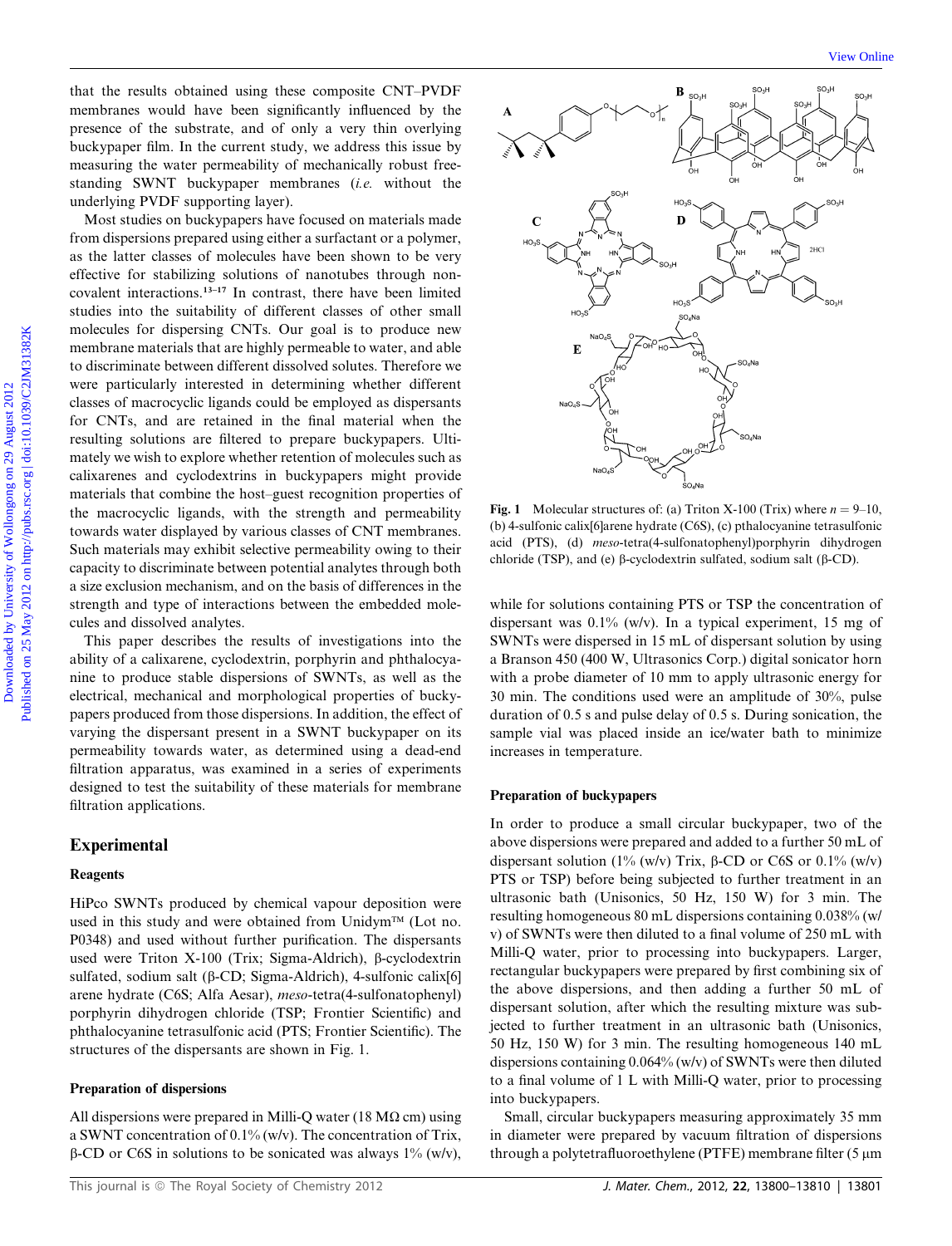pore size; Millipore) housed in an Aldrich glass filtration unit, and using a Vacuubrand CVC2 pump that typically operated between 30 and 50 mbar. The tops of the filtration units were covered with plastic film to prevent evaporative losses during the filtration process, which typically took approximately 1 day.

Larger, rectangular buckypapers were prepared in a similar fashion by filtering dispersions using a custom-made filtration unit with a sintered glass frit measuring 5.5 cm  $\times$  8.0 cm onto a piece of commercial PVDF membrane  $(0.22 \mu m)$  pore size; Millipore). After the dispersions were filtered, the resulting buckypapers were washed with 250 mL of Milli-Q water followed by 10 mL of methanol (99.8%, Merck) whilst still in the filtration unit. After washing, the damp buckypaper was placed between absorbent paper sheets and allowed to dry further overnight. The dry buckypaper was then carefully peeled away from the underlying commercial membrane filter.

#### Characterization techniques

Absorption spectra (400–1000 nm) of all dispersions were obtained using a Cary 500 UV-vis-NIR spectrophotometer and quartz cuvettes. The dispersions were first diluted with Milli-Q water to ensure that the measured absorbances were within the optimal range of the instrument.

A Leica Z16 APO LED1000 microscope equipped with a digital camera was used to perform preliminary assessments of the effectiveness of different macrocyclic ligands to produce stable dispersions of SWNTs. The surface morphology of buckypapers was examined using a JEOL JSM-7500FA FESEM. Samples were cut into small strips and mounted onto a small conductive stub using carbon tape or by wedging the sample between a screw mount on the stub itself. All samples had sufficient electrical conductivity to be imaged without prior sputter coating. Images obtained by scanning electron microscopy were analysed using Image Pro Plus software to obtain quantitative information about the size of surface pores. Energy Dispersive X-Ray (EDX) spectroscopy was performed in conjunction with imaging using the SEM to provide information on the identity of elements present on the surface of buckypaper samples.

The contact angles of buckypapers were determined using the sessile drop method and a Data Physics SCA20 goniometer fitted with a digital camera. The contact angles of  $2 \mu L$  Milli-Q water droplets on the surfaces of the buckypapers were calculated using the accompanying Data Physics software (SCA20.1). The mean contact angle was calculated using measurements performed on at least five water droplets.

The electrical conductivity of buckypaper samples was determined using a standard two-point probe method.<sup>18</sup> Initially buckypapers were cut into rectangular strips approximately 3 mm wide and 3–5 cm long, which were then fixed using high purity silver paint (SPI) onto a small piece of copper tape (3M) adhered to a glass slide. Another glass microscope slide was clamped onto the initial glass slide containing the buckypaper strip using bulldog clips to ensure the sample was secure, and apply a constant force. Electrical leads were used to connect the copper tape overhanging the glass slide to a digital multimeter (Agilent 34410A), while a waveform generator (Agilent 33220A) was used to apply a triangular waveform (potential

limits  $-0.05$  V and 0.05 V; frequency  $= 5$  mHz) to the buckypaper sample, and measure the resulting current output. The data obtained was used to construct a current–voltage  $(I-V)$  plot, which was then used to determine the sample resistance for the specific length of buckypaper used under the conditions employed (measurements performed in air; 21  $\degree$ C; 45% relative humidity). The above approach was repeated for different lengths of buckypaper, which were obtained by cutting the end off the sample strip, and then reconnecting it to pieces of copper tape on the microscope slide using silver paint.

The mechanical integrity of samples was determined using a Shimadzu EZ-S universal testing device and buckypaper samples cut into small rectangular strips measuring 15 mm  $\times$ 3 mm and mounted into a small paper frame. The length of the sample between the top and bottom clamps was kept constant at 10 mm. The paper frame was cut between the clamps prior to testing, and the mounted samples were then stretched using a 10 N load cell, at a strain rate of 1 mm  $min^{-1}$  until failure. The tensile strength of each sample was determined as the maximum stress measured, while the ductility was the percentage elongation at breaking point. The Young's modulus and sample toughness were also determined. now size Milipson) bound in an Aldrich glass filtration unit, Finits -0.05 V and 0.05 V; frequency as production to the syle of May 2012 Published on 2012 Published on 2012 and means the resulting survey of Wollongong on

The thermal stability of buckypaper samples was examined by thermogravimetry (TGA) using a TA instruments, Q500 thermogravimetric analyser. Samples were tested in air, and were examined over the temperature range  $20-1000$  °C at a heating rate of  $10^{\circ}$ C min<sup>-1</sup>.

Nitrogen adsorption/desorption isotherms were obtained using a surface area analyser (ASAP 2010 or ASAP 2400, Micromeritics<sup>®</sup>) operating at 77 K. Prior to analysis, residual gas trapped within samples was removed under vacuum at 200 C. The resulting isotherms were analysed using the Horvath–Kawazoe (HK) and Barrett, Joyner and Halenda (BJH) methods to determine the distribution of small and large pores, respectively.19,20 In addition, multipoint Brunauer, Emmett, and Teller (BET) analysis of the isotherms was used to calculate the specific surface areas of the samples.<sup>21</sup>

The permeability of buckypapers towards water was measured using a custom-made dead-end filtration cell setup, which used compressed air to force a feed solution consisting of Milli-Q water across the membranes. Initially, a pressure of 0.069 bar was applied to induce water transport across the buckypaper. The volume of water passing across the membrane was monitored for 10 min using an analytical balance connected to a personal computer, and then the pressure was incrementally increased and the process repeated. The obtained data were used to calculate the membrane flux.

#### Results and discussion

#### Preparation and properties of SWNT dispersions containing macrocyclic ligands

Sonication using an ultrasonic horn is a common method used to facilitate the dispersion of CNTs into solution. However, excess sonication can lead to the introduction of structural defects and shortening of nanotubes, as well as adversely affecting their electronic properties.<sup>22,23</sup> Consequently, it is important to ensure that the duration of sonication is kept as brief as possible. We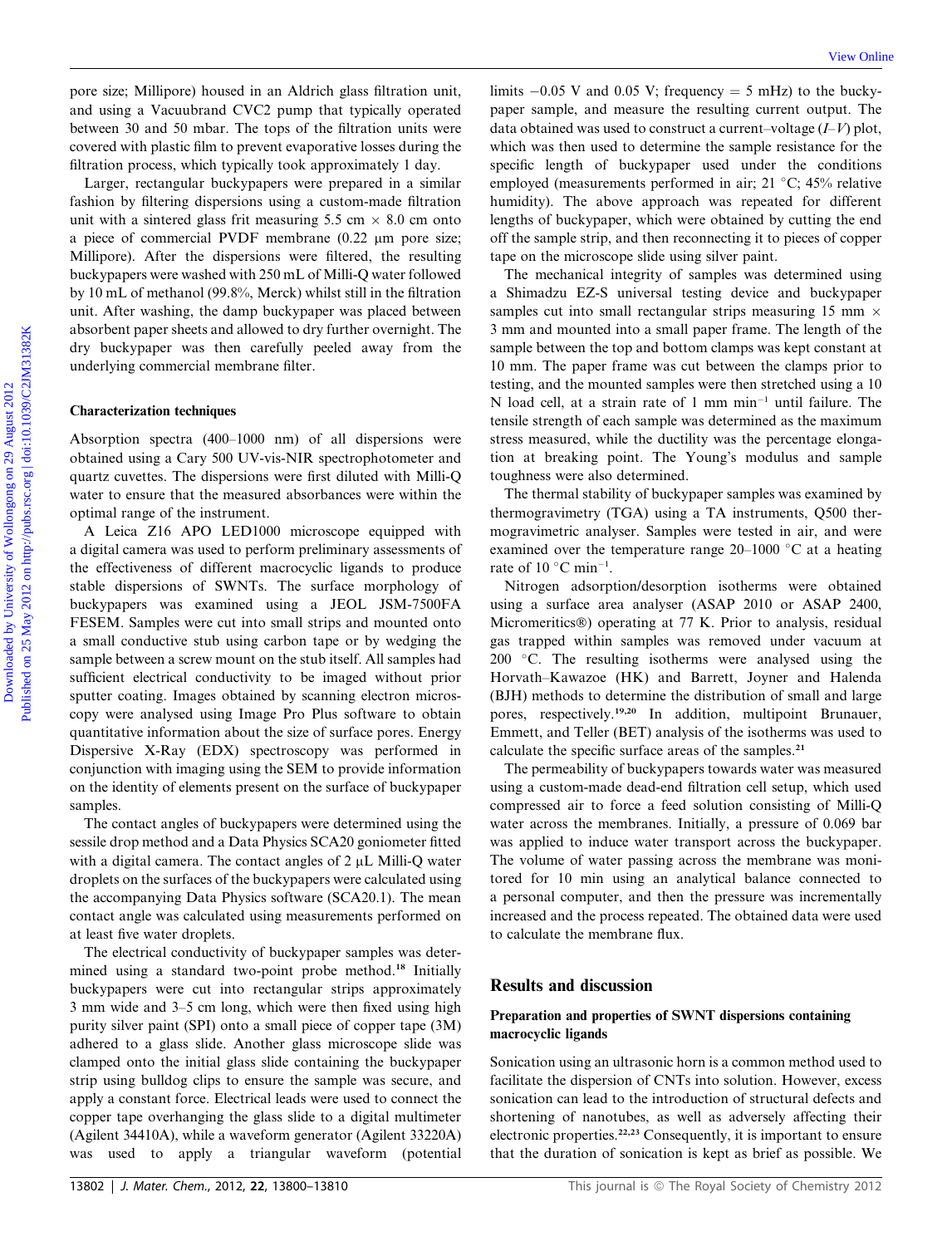previously examined the effect of increasing sonication time on the UV-visible absorption spectra of samples containing 0.1% (w/v) SWNTs and  $1\%$  (w/v) Trix.<sup>24</sup> Increasing the amount of sonication resulted in SWNT dispersions that gave absorption spectra displaying bands arising from the van Hove singularities. The absorbance arising from these electronic transitions increased dramatically during the first 5–10 min of sonication, after which the absorbance continued to increase more gradually.<sup>24</sup>

In the current study, we carried out a similar investigation using samples containing 0.1% (w/v) SWNTs and either 0.1% (w/v) or 1% (w/v) of different macrocyclic ligands. Most of the latter molecules proved effective at dispersing the nanotubes. For example, Fig. 2a shows a representative series of absorption spectra obtained by sonicating a sample containing SWNTs and C6S for different periods of time. Although the spectra of this and other dispersions containing macrocyclic dispersants did not display bands arising from the van Hove singularities that were as sharply resolved as those seen previously in the spectra of SWNT/Trix dispersions,<sup>24</sup> in each case absorbance increased in a regular fashion at all wavelengths with increasing sonication time. This is illustrated by Fig. 2b, which shows how the absorbance at a specific wavelength (810 nm) increased as a function of sonication time for all dispersions produced using macrocyclic dispersants, as well as that made using Trix. In each of the graphs shown in Fig. 2b, absorbance has either reached or is nearing a plateau region after approximately 30 min. Similar results were obtained when the absorbance at other wavelengths (e.g. 660 nm) was plotted as a function of sonication time (Fig. S1a†). However, in the case of dispersions produced using PTS and TSP, absorbance data in the vicinity of this wavelength could not Download is a simple of the distribution in the next reside in the region of the particular distribution (Fig. 3). It is a region of Hast equivalent fig. Since the system of Hast equivalent in the particle on the system o



Fig. 2 (a) UV-vis spectra of a SWNT/C6S dispersion as a function of sonication time. (b) Effect of increasing sonication time on the absorbance at 810 nm of SWNT dispersions containing different macrocyclic ligands.

be used owing to strong absorbance by these macrocyclic ligands in this region of the spectrum (Fig. S1b†).

The results presented in Fig. 2b show that subjecting the samples to sonication times greater than 30 min did not result in a significant increase in exfoliation (degree of dispersion) of the SWNTs. Hence a 30 min sonication time was considered optimal for dispersing the SWNTs, and was used for the preparation of all dispersions used to make buckypapers. The dispersions were found to be stable for periods longer than that required to complete the vacuum filtration procedure used to prepare the buckypapers. A similar series of results was obtained in our previous study involving SWNT dispersions prepared using various biopolymer dispersants.<sup>24</sup> On that occasion we monitored the absorbance of the dispersions at 660 nm as a function of sonication time.

The physical appearance of SWNT dispersions prepared using the different macrocyclic ligands was examined immediately after their preparation using optical microscopy. Dispersions produced using Trix, C6S, PTS and TSP all appeared homogeneous, with no solid aggregates of non-stabilized carbonaceous material apparent. In contrast, the dispersion produced using  $\beta$ -CD showed evidence of significant aggregation (data not shown). This confirms that this particular macrocyclic ligand was not as effective as most of the others or Trix at exfoliating the SWNTs.

#### Preparation of SWNT buckypapers containing macrocyclic ligands

The results presented in the previous section demonstrate that it is possible to produce dispersions containing SWNTs using a diverse range of macrocyclic ligands. This enabled the preparation of free-standing buckypapers by vacuum filtration of the dispersions onto either PTFE or PVDF support membranes. As one of the aims of this work was to produce buckypapers with varying permeability characteristics owing to the incorporation of different macrocylic dispersants, it was important to obtain evidence that indicated the latter molecules had been retained in these membranes. Table 1 compares the microanalytical data obtained for buckypapers composed of SWNT/Trix, SWNT/ C6S, SWNT/b-CD, SWNT/PTS and SWNT/TPS, with that of the initial SWNT starting material from which they were prepared. Microanalysis of the latter showed that it contained a very small amount of nitrogen and essentially no sulfur. In contrast, each of the buckypapers produced using the macrocyclic ligand dispersants contained significant amounts of sulfur. This is consistent with retention of dispersant molecules, each of

Table 1 Microanalytical data for SWNT buckypapers and SWNT starting material. The error in each case is  $\pm 0.1\%$ 

| Samples         | Elemental composition $(\% )$ |     |     |     |  |
|-----------------|-------------------------------|-----|-----|-----|--|
|                 | C                             | H   | N   |     |  |
| P0348 SWNTs     | 85.1                          | 0.7 | 0.1 | 0.0 |  |
| SWNT/Trix       | 78.3                          | 0.8 | 0.5 | 0.0 |  |
| SWNT/C6S        | 76.9                          | 1.0 | 0.4 | 1.0 |  |
| $SWNT/B-CD$     | 79.1                          | 0.9 | 0.3 | 0.5 |  |
| <b>SWNT/PTS</b> | 64.5                          | 0.4 | 4.7 | 3.5 |  |
| SWNT/TSP        | 68.9                          | 17  | 13  | 2.0 |  |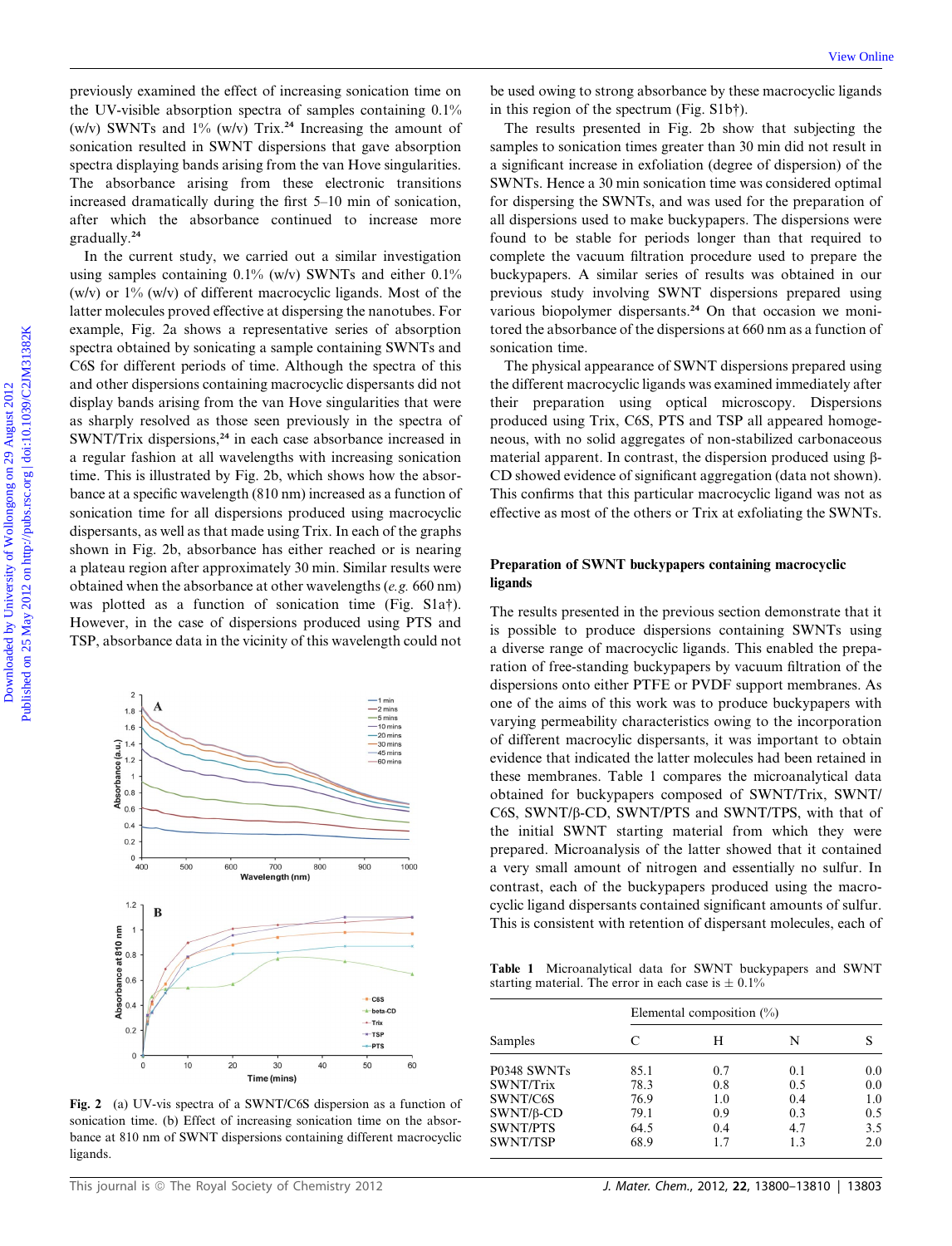which contained either sulfate or sulfonate groups, in the membranes. Both the SWNT/C6S and SWTN/ $\beta$ -CD buckypapers gave nitrogen analyses which were only slightly greater than that of the SWNT starting material, as expected owing to the lack of this particular atom in these dispersants. However, the SWNT/TSP and SWNT/PTS buckypapers gave nitrogen analysis results of 1.28% and 4.73%, respectively. This provides further proof that these dispersants had been retained to some extent in the membranes.

The results presented in Table 1 also show that all buckypaper samples contained significantly lower amounts of carbon compared to the SWNT starting material. This is also attributable to incorporation of the dispersant molecules, which contained a lower percentage of carbon, and a higher percentage of other elements, than what is found in the starting material. Taken together, the microanalytical results strongly suggest the presence of dispersant molecules within SWNT buckypaper samples, thereby raising the prospect of having access to materials with a range of molecular recognition properties for nanofiltration and other applications. Combining the data provided in Table 1 for each buckypaper reveals that the total elemental compositions do not equate to 100%. This is largely because the buckypapers were not analysed for oxygen, which would have been present owing to the presence of many oxygen atoms in the structures of the dispersants. In addition, the SWNT starting material is likely to have contained some iron impurity, resulting from the catalyst used in the HiPco process. which contained sides suffits or national groups, in the FDX spectrum of many hadynaper same). This was alternative and the SWNT steady of the synchetics and SWNTE by heater to the intrimine using the measure of the SWNT

The buckypapers were also analysed using energy dispersive X-ray spectroscopy (EDX) to obtain further evidence for the presence of elements that could only be attributed to the presence of dispersant molecules. The EDX spectrum of the SWNT starting material showed peaks corresponding to the elements chlorine and iron, in addition to that arising from carbon. The presence of iron is not surprising as iron catalysts are used during synthesis of SWNTs via the HiPco process. Chlorine may have been introduced into the original sample of SWNTs as a result of the purification process used, in which catalytic iron particles are typically removed by treatment with an acid such as HCl. Not surprisingly, EDX spectra of all buckypaper samples showed an identical series of peaks indicating the presence of carbon, iron and chlorine from the SWNT starting material. Furthermore, a peak due to the presence of titanium was also identified in the



Fig. 3 EDX spectra of: (a) SWNT/Trix and (b) SWNT/ $\beta$ -CD buckypapers. Fig. 4 Representative stress–strain curves for SWNT buckypapers.

EDX spectrum of many buckypaper samples. This was attributed to degradation of the titanium sonicator tip used to prepare the initial dispersions from which the buckypapers were produced. It is important to note that the EDX spectra of both the SWNT starting material and SWNT/Trix buckypaper (Fig. 3a) did not contain a signal attributable to the presence of sulfur in these samples. In contrast, the EDX spectrum of a SWNT/6-CD buckypaper (Fig. 3b) showed a peak at  $\sim$ 2.3 keV attributable to this element. This peak was also present in the EDX spectra of the SWNT/PTS and SWNT/TSP buckypapers, providing further support for the inclusion of these sulfur-containing dispersants in the buckypapers (Fig. S2†).

#### Physical properties

Mechanical strength is an important property that a membrane must exhibit if it is to be used for separation applications. This is because the membrane must be able to survive the application of a range of pressure and flow rates for an extended period, and possibly high working temperatures as well. An investigation of the mechanical properties of the buckypapers was therefore undertaken using the tensile test method, with representative results obtained shown in Fig. 4. All plots show an initial linear stress–strain relationship indicative of elastic deformation. However, small deviations from these linear relationships were observed at higher strains, suggesting the materials have a highly brittle failure mechanism. Fracture was observed at very low strains of approximately 1–3% in all cases. The mechanical properties determined from the stress–strain curves were the Young's modulus, tensile strength, breaking extension or ductility, and toughness. The values obtained for the buckypapers are summarised in Table 2.

The values obtained for each of the four measured parameters fall within relatively narrow ranges, and are generally comparable to those obtained previously for buckypapers. For example, buckypapers obtained from dispersions containing SWNTs and surfactants exhibited Young's moduli that fall between 0.5 and 2.3 GPa, tensile strengths within the range 4.7– 33 MPa, and ductility ranging from  $1-2.5\%$ .<sup>8,25-27</sup> The similarity between the mechanical properties of the buckypapers examined here may be due to the similar size of the dispersants present in the membrane. Consistent with this hypothesis are the results of a recent study that showed that the tensile strength of buckypapers made from SWNTs was significantly improved only when

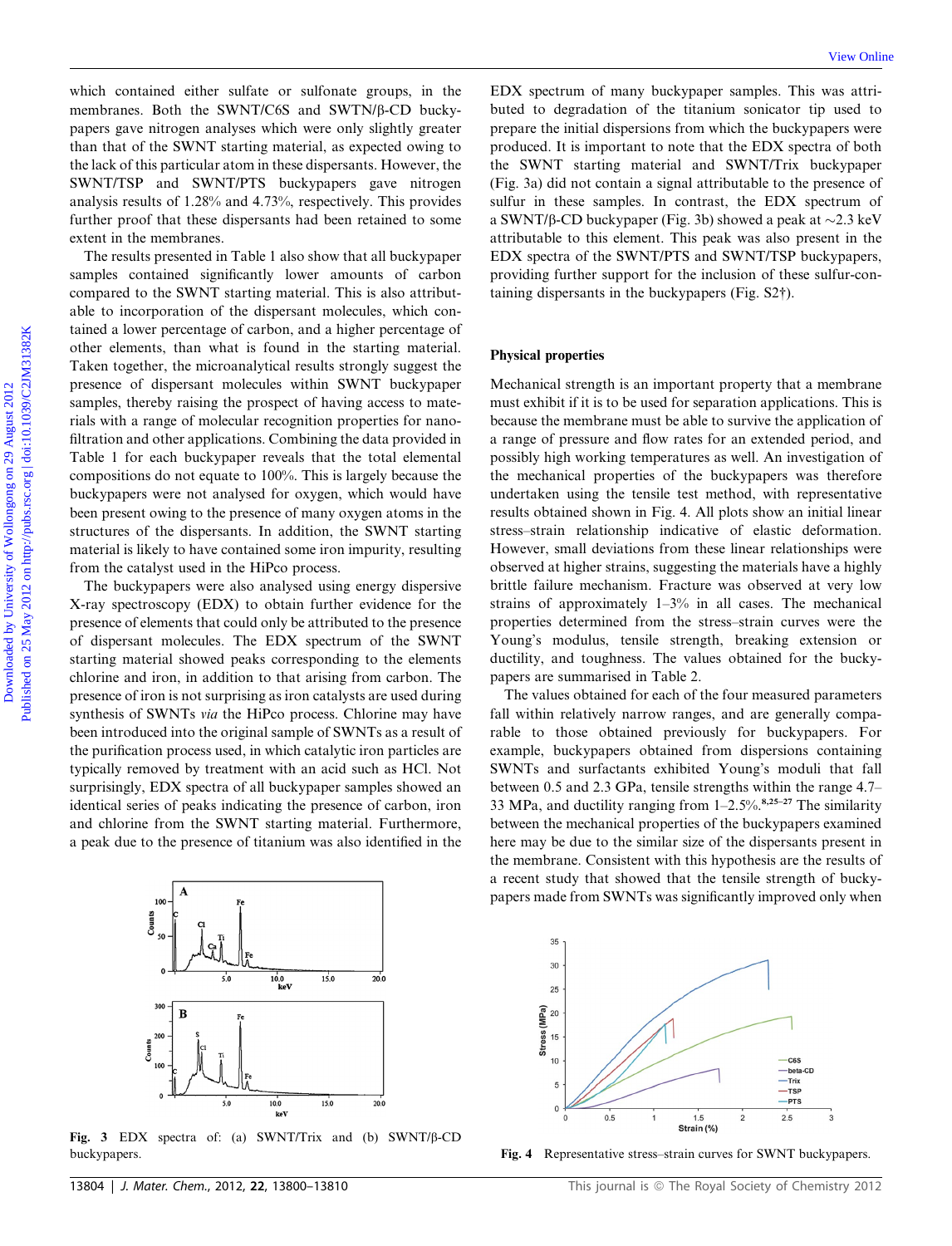| Sample          | Young's<br>modulus (GPa) | Tensile<br>strength (MPa) | Ductility $(\%)$ | Toughness $(J g^{-1})$ | Electrical<br>conductivity $(S \text{ cm}^{-1})$ | Contact<br>angle $(°)$ |
|-----------------|--------------------------|---------------------------|------------------|------------------------|--------------------------------------------------|------------------------|
| SWNT/Trix       | $1.7 + 0.3$              | $20 + 10$                 | $3.2 + 0.5$      | $0.3 + 0.2$            | $85 + 2$                                         | $54 + 4$               |
| $SWNT/B-CD$     | $0.6 \pm 0.1$            | $6\pm3$                   | $1.7 + 0.7$      | $0.06 \pm 0.04$        | $170 \pm 20$                                     | $49 + 7$               |
| SWNT/C6S        | $0.98 + 0.04$            | $18 + 4$                  | $2.4 + 0.8$      | $0.3 + 0.2$            | $48 \pm 10$                                      | $89 \pm 8$             |
| <b>SWNT/PTS</b> | $2.0 + 0.3$              | $15 + 6$                  | $1.3 + 0.3$      | $0.05 + 0.03$          | $220 + 60$                                       | $56 + 4$               |
| SWNT/TSP        | $1.3 + 0.6$              | $13 + 9$                  | $1.1 + 0.3$      | $0.07 + 0.05$          | $30 + 20$                                        | $28 + 7$               |

Table 2 Physical properties of buckypapers. Values shown are the average of at least 3 samples, with the errors reported determined from the standard deviation obtained from all measurements

high molecular mass dispersants, such as proteins or polysaccharides, were incorporated into the membranes.<sup>24</sup>

The thermal stability of the buckypapers was explored using thermogravimetric analysis. Representative TGA curves are presented for two buckypapers in Fig. 5. In all cases a small loss of mass was observed when the sample was heated to  $100^{\circ}$ C. which can be attributed to evaporation of residual water trapped within the material. The mass of the samples remained relatively constant until temperatures between 200 and 300 °C were reached. At this point there was then a sharp decrease in mass of the samples that continued until the temperature reached approximately  $600\degree$ C. This loss of mass is attributable to decomposition of the dispersant molecules, followed by the SWNTs themselves. There was no further significant decrease in mass for any of the buckypaper samples between 600 and  $1000 °C$ .

The electrical properties of the buckypapers was investigated, as it has been shown that conductive membranes can prove advantageous for separations applications by providing an additional means to display selectivity towards solutes when subjected to an electric potential.<sup>28,29</sup> In order to determine the conductivity of buckypapers produced in this study, a 2-point probe method was employed.18,24 The conductivities of the



Fig. 5 TGA curves for: (a) SWNT/PTS and (b) SWNT/TSP buckypapers showing the weight loss and weight differential between room temperature and 1000 °C.

buckypapers were found to vary significantly in response to changes in the dispersant used during their preparation (Table 2). For example, the conductivity of a SWNT/PTS buckypaper was the highest determined, at  $220 \pm 60$  S cm<sup>-1</sup>, while the value obtained for SWNT/TSP buckypapers,  $30 \pm 20$  S cm<sup>-1</sup>, was the lowest observed. In the case of SWNT/Trix buckypapers, the 2 point probe method gave an electrical conductivity of  $85 \pm 2$  S  $cm^{-1}$ , in good agreement with our previous investigation.<sup>24</sup>

As part of our evaluation of the potential of buckypapers to act as filtration membranes, an investigation of their wettability was undertaken by measuring the buckypaper-water contact angle. Table 2 shows that all the buckypapers were generally hydrophilic in nature with contact angles varying between  $28 \pm 7^{\circ}$  and  $89 \pm 8^{\circ}$ . It was impossible to determine if a relationship exists between the identity of the dispersant molecules trapped within a buckypaper and its contact angle, owing to the lack of quantitative information concerning the amount of macrocyclic ligand incorporated. However, it is worth noting that incorporation of  $\beta$ -CD, TSP or PTS resulted in a membrane of either comparable or greater hydrophilicity compared to that obtained when Trix was used as the dispersant. This is not surprising in view of the presence of multiple highly polar, charged functional groups, such as sulfonic acid residues, in these dispersants. The one exception to the above general trend was observed when the dispersant used was C6S, which resulted in a SWNT/C6S buckypaper that was less hydrophilic than SWNT/ Trix. Therefore with the possible exception of the SWNT/C6S buckypaper, all of the membranes examined would be expected to interact favourably with aqueous solutions, a necessary condition for them to be useful as filtration media. Table 2. Poysical properties of Nucley<br>Some are the average of a feat 8 samples, with the arrows of determined from the actual<br>solution of World Consumers 2012 Published on 2012 Published on 2012 Published on 2012 Publish

#### Surface morphology

The surface morphology of buckypapers was examined using scanning electron microscopy (SEM). Representative images of each of the materials examined are shown in Fig. 6. Each of the buckypaper micrographs show a randomly entangled mat of SWNTs, with the diameter of the pores and other surface features highly dependent on the identity of the dispersant used. Examination of the SEM image of a SWNT/Trix buckypaper (Fig. 6a) revealed a highly porous surface structure, and similar overall morphology to that observed in previous work.<sup>30</sup> It is clear from this figure that the membrane possesses a large number of irregularly sized pores, with image analysis revealing an average surface pore diameter of  $23 \pm 7$  nm (Table 3). This agrees well with previous studies which showed that the surface pore sizes of buckypapers containing SWNTs vary between 10 and 100 nm in diameter.8,18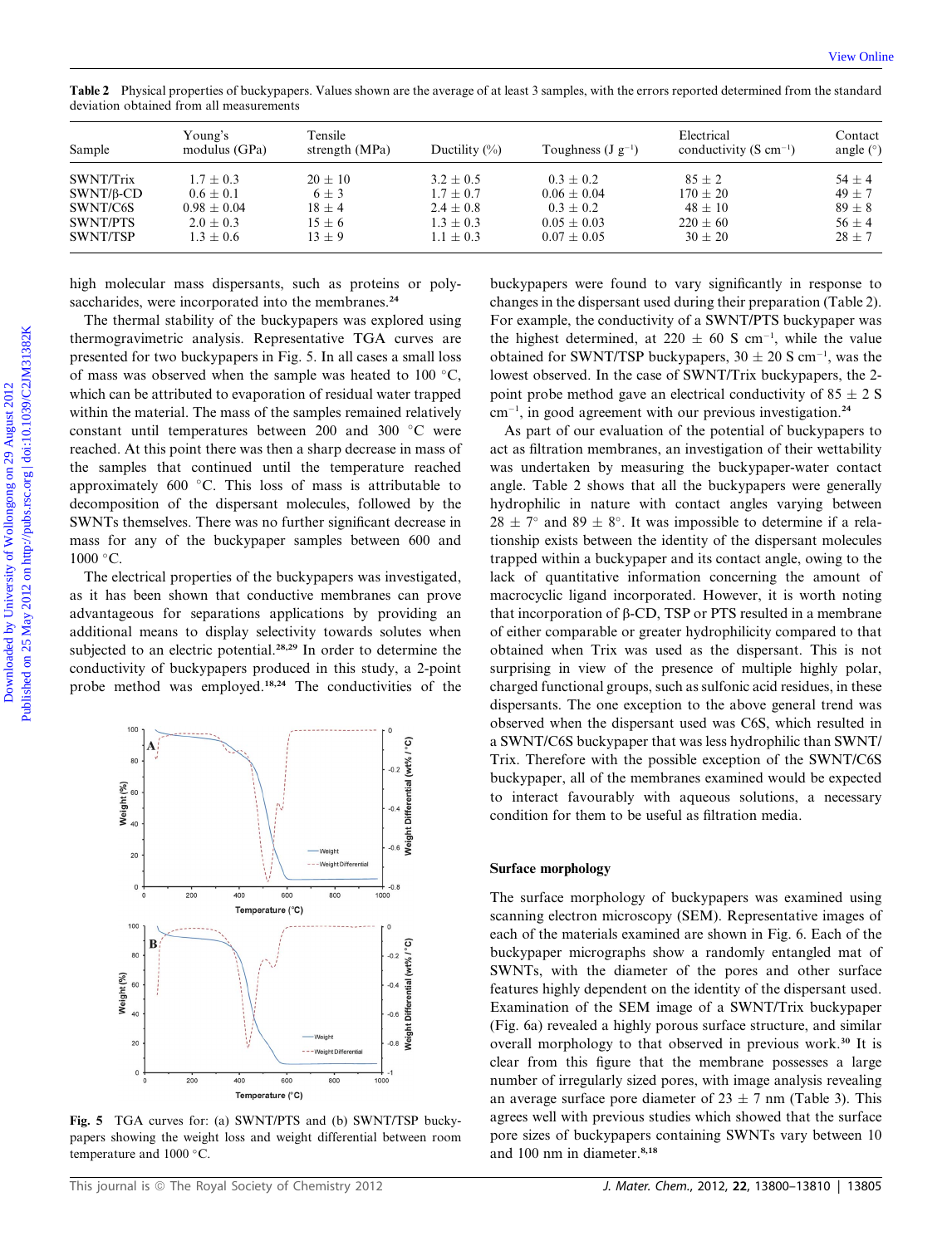

Fig. 6 Scanning electron microscope images of different buckypapers imaged at 70k magnification: (a) SWNT/Trix, (b) SWNT/b-CD, (c) SWNT/C6S, (d) SWNT/PTS and (e) SWNT/TSP.

The introduction of macrocyclic dispersants into the structure of the buckypapers resulted in significant changes to their surface morphology compared to SWNT/Trix. For example, the SEM micrograph of a SWNT/ $\beta$ -CD membrane (Fig. 6b) revealed a surface morphology consisting of large bundles of nanotubes, with the diameters of the bundles often exceeding 100 nm, and pore sizes considerably larger than those found for the SWNT/ Trix membrane. Image analysis of the SWNT/ $\beta$ -CD buckypaper gave an average surface pore diameter of  $49 \pm 38$  nm (Table 3). On the other hand, the SWNT/C6S buckypaper (Fig. 6c) possessed a morphology that showed some similarities to that of the SWNT/Trix buckypaper. Buckypapers prepared from dispersions containing the PTS and TSP dispersants gave surface morphologies which were different to those obtained for the other membranes (Fig. 6d and e). Image analysis of the SWNT/ TSP buckypaper gave an average surface pore diameter of only  $7 \pm 3$  nm, which was the smallest obtained for any buckypaper.

In the case of a SWNT/PTS buckypaper, image analysis could not be used to obtain an estimate of the average surface pore diameter, owing to the very small size of the surface features imaged.

#### Surface area

In order to further enhance our understanding of the internal pore structure of the buckypaper samples, nitrogen adsorption/ desorption isotherms were obtained and analysed. Prior to analysis, samples were de-gassed under vacuum at  $200\degree C$  to remove any loosely adsorbed dispersant molecules, as thermogravimetric analysis confirmed the stability of all samples at this elevated temperature. Fig. 7 shows examples of the typical isotherms obtained. SWNT buckypapers exhibited a general type IV isotherm with hysteresis at higher relative pressures. Hysteresis occurs in porous materials as a result of differences between the rate of filling and removal of the adsorbent, which occurs by a capillary condensation mechanism.<sup>31</sup> The results obtained with all SWNT buckypapers confirmed the presence of a large proportion of mesopores (2–50 nm), consistent with the SEM results.



Fig. 7 Nitrogen adsorption (blue)/desorption (red) isotherms for: (a) SWNT/β-CD and (b) SWNT/C6S buckypapers.

Table 3 Surface morphological and internal pore properties of buckypapers

| Sample                      | Average surface pore                        | Surface area derived                                        | Average internal             | Average nanotube                      | Interbundle pore |
|-----------------------------|---------------------------------------------|-------------------------------------------------------------|------------------------------|---------------------------------------|------------------|
|                             | diameter $D_{\text{SEM}}$ (nm) <sup>a</sup> | from BET $A_{\text{BET}}$ (m <sup>2</sup> g <sup>-1</sup> ) | pore diameter $d_{BFT}$ (nm) | bundle diameter $D_{\text{bun}}$ (nm) | volume $(\%)$    |
| SWNT/Trix                   | $23 + 7$                                    | $790 + 4$                                                   | $4.0 \pm 0.4$                | $3.4 \pm 0.1$                         | $84 \pm 5$       |
| $SWNT/B-CD$                 | $49 \pm 38$                                 | $690 \pm 4$                                                 | $4.0 \pm 0.4$                | $3.9 \pm 0.1$                         | $93 \pm 6$       |
| SWNT/C6S                    | $27 + 14$                                   | $580 \pm 3$                                                 | $4.0 \pm 0.4$                | $4.6 \pm 0.1$                         | $76 \pm 5$       |
| <b>SWNT/PTS</b><br>SWNT/TSP | $7 \pm 3$                                   | $30 \pm 1$<br>$360 \pm 4$                                   | $27 \pm 3$<br>$2.0 \pm 0.2$  | $90 \pm 3$<br>$7.4 \pm 0.1$           | $78 + 5$         |

<sup>a</sup> Average surface pore diameter determined by scanning electron microscopy. All other parameters determined through analysis of results obtained from nitrogen adsorption/desorption isotherms.  $b < 5$  nm (limit of image analysis resolution). Could not be calculated due to insufficient data points.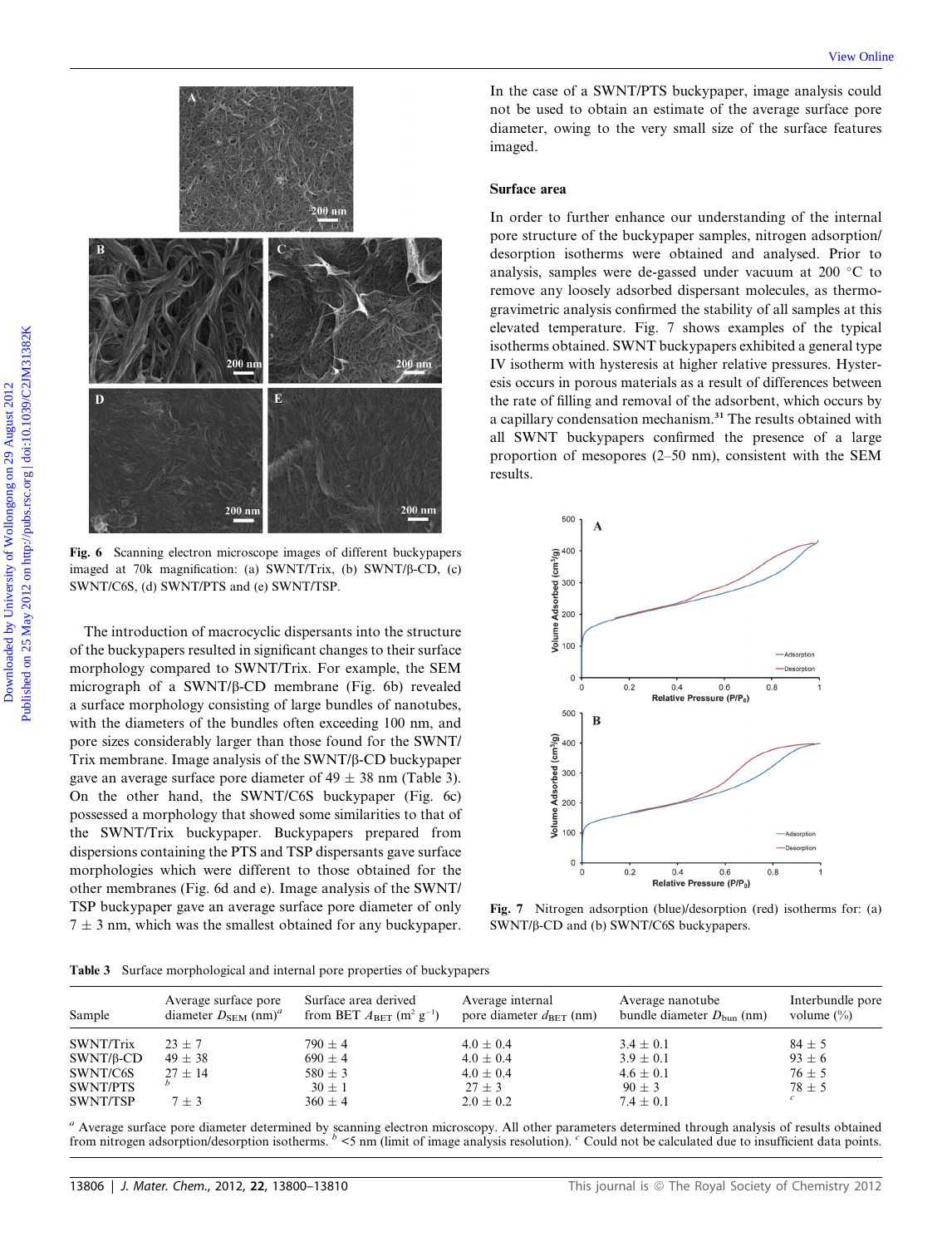The changes in  $N_2$  adsorption/desorption at relative pressures  $(P/P_0)$  below 0.1 can be attributed to the presence of micropores with diameters <2 nm. These are believed to be the interstitial pores, which consist of channels between individual nanotubes within CNT bundles.<sup>32</sup> Barrett, Joyner, and Halenda (BJH) and Horvath–Kawazoe (HK) analysis of the  $N_2$  isotherms was used to calculate the pore size distribution within the BPs.19,20 HK analysis enabled calculation of the distribution of small pores (<2 nm), while the BJH method allowed estimation of the larger pores. Combining the two sets of results yielded pore size distribution curves such as those shown for SWNT/C6S and  $SWNT/\beta$ -CD buckypapers in Fig. 8. There was good agreement in the crossover region between both analysis methods at approximately 2 nm for all BPs. The distribution of pore sizes reveals a large peak at  $\sim 0.7$  nm, which can be attributed to the interstitial pores. A broad distribution of peaks is also present in both cases between 1 and 100 nm, which is attributed to larger pores whose openings were observable via SEM. Numerical integration of the curves in Fig. 8 revealed that these larger interbundle pores are responsible for  $76 \pm 5\%$  of the total free volume of the SWNT/C6S buckypaper, and 93  $\pm$  6% for the  $SWNT/\beta$ -CD buckypaper. When this analysis was repeated using data for the other SWNT buckypaper samples, the results presented in Table 3 were obtained. The interbundle pore volumes ranged between 76 and 95% amongst different buckypaper samples. These results are in good agreement with previous reports for SWNT buckypapers made using Trix as the dispersant  $(66 \pm 7\%)$ .<sup>8</sup> The changes in V<sub>a</sub>, the<br>articleation in the this contrast for SWAT/Tris was in does agreement (*PIP*) kinds at the interval on 11 can be universited on the measured free controlled summing with the measured by the contro

The specific surface area (of the SWNT buckypapers was calculated by the Brunauer, Emmett and Teller (BET) method, and found to vary between 30 and 800 m<sup>2</sup> g<sup>-1</sup> (Table 3). The value

Fig. 8 Pore size distributions of buckypapers derived by applying the HK method (pink line) and BJH method (blue line) to data obtained from nitrogen adsorption/desorption isotherms: (a) SWNT/ $\beta$ -CD and (b) SWNT/C6S

for SWNT/Trix was in close agreement with those reported previously for other CNT membranes.8,32 For example, similar SWNT buckypapers prepared using dispersions obtained using Trix and ethanol were shown to possess specific surface areas of 611 m<sup>2</sup> g<sup>-1</sup> and 642 m<sup>2</sup> g<sup>-1</sup>, respectively.<sup>10,32</sup> Most buckypapers exhibited surface areas  $(A_{\text{BET}})$  > 350 m<sup>2</sup> g<sup>-1</sup>. The one exception to this general rule was SWNT/PTS, which displayed a much smaller surface area  $(A<sub>BET</sub> = 30 \text{ m}^2 \text{ g}^{-1})$ . Average pore diameters  $(d_{\text{BET}})$  calculated using the BET method ranged from 2–27 nm in diameter (Table 3). In general, these values are smaller than those determined by SEM, as secondary and back scattered imaging does not reveal the interstitial pores. By neglecting the contribution due to interstitial pores,  $A_{\text{BET}}$  can also be used to calculate an approximate nanotube bundle diameter  $(D_{\text{bun}})$  for each buckypaper, using eqn (1):

$$
A_{\text{BET}} = \frac{4}{\rho_{\text{CNT}} D_{\text{bun}}},\tag{1}
$$

and a theoretical CNT bundle density ( $\rho_{\text{CNT}}$ ) of 1500 kg m<sup>-3</sup>.<sup>25</sup> The resulting values range between 3 and 90 nm and are summarised in Table 3. These values are small when compared to what was observed in the SEM images, and should be considered a lower limit.

Reproducible pore structures in membranes are an important feature for industrial filtration applications. To our knowledge, there has been no prior work performed using BET to look at the consistency of the internal pore structure in different samples of the same type of buckypaper. The reproducibility of our buckypaper synthesis was investigated by preparing two SWNT/ Trix buckypapers, each measuring 8 cm  $\times$  5 cm. The average surface areas of the two membranes were 794  $\pm$  4 and 843  $\pm$  6 m<sup>2</sup>  $g^{-1}$ , while their average internal pore diameters were  $5 \pm 0.5$  and  $4 \pm 0.4$  nm. This is a good indication that the method used for preparing these membranes was reproducible.

#### Permeability studies of buckypapers

The results presented in the previous section demonstrate that it is possible to incorporate different macrocyclic ligands into SWNT buckypapers, to produce membranes which are mechanically robust and hydrophilic. These properties are ideal for membranes with potential applications in microfiltration or nanofiltration. In order to further investigate the suitability of the buckypapers for these and other applications, their permeability towards water was determined using a custom-made dead end filtration apparatus.

All buckypaper membranes investigated here were permeable to water at less than 1 bar (Table 4). Representative water permeability plots for two buckypapers (SWNT/Trix and SWNT/PTS) are shown in Fig. 9. In all filtration experiments, the accumulative permeate volume increased linearly as a function of time and a stable permeate flux  $(J)$  could be obtained from the slope at each of the applied pressures. The permeate flux was observed to increase for all buckypapers as a function of applied pressure until membrane rupture occurred. The pressure required to initiate water transport across the membranes varied between 0.07 and 0.8 bar, and membrane rupture occurred between 0.7 and 1.4 bar (Table 4).

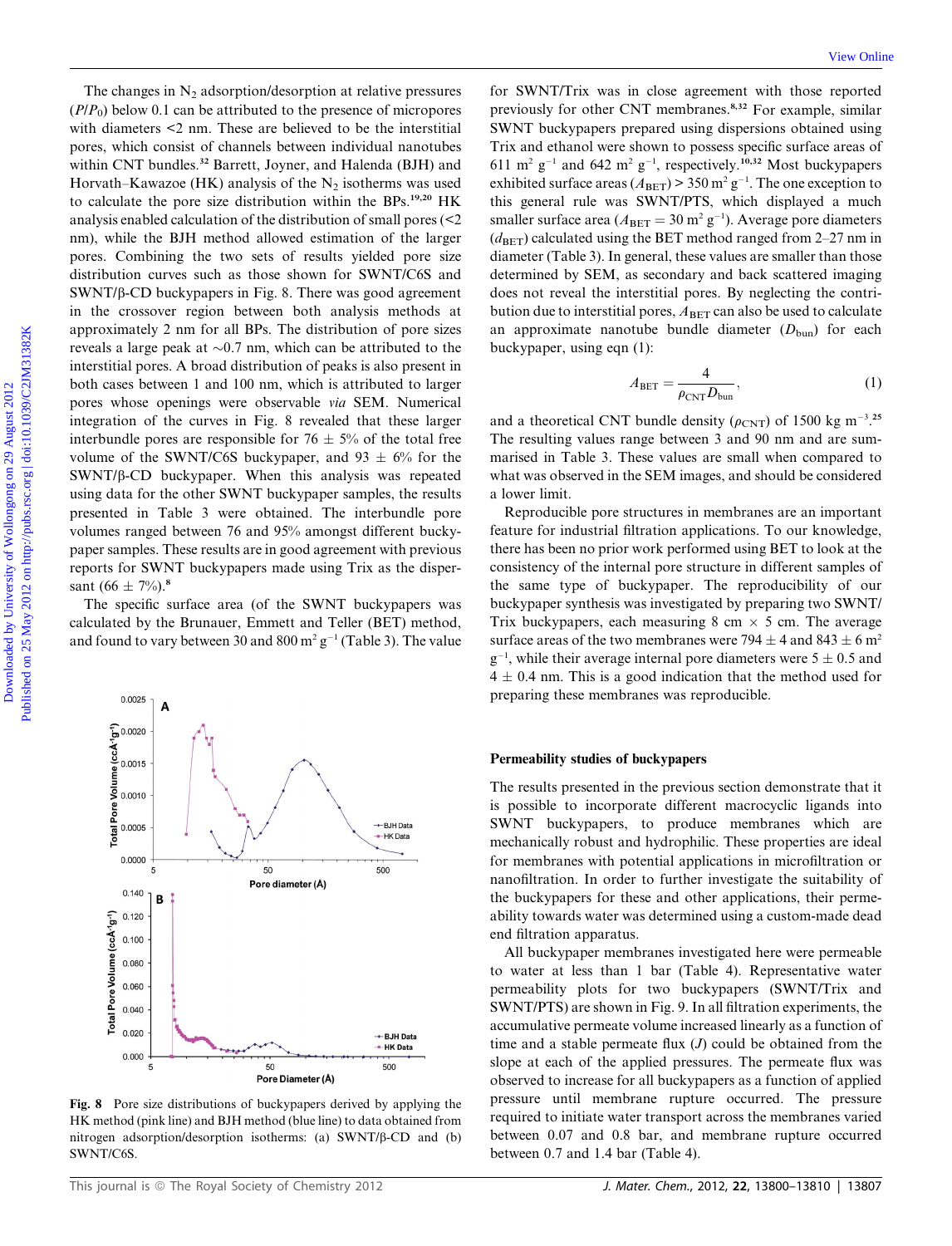Table 4 Membrane flux (*f*), water transport initiation pressure, membrane rupture pressure and thickness of different buckypapers and commercial membranes<sup>c</sup>

| Samples           | Membrane flux<br>( <i>f</i> ) (L m <sup>-2</sup> h <sup>-1</sup> bar <sup>-1</sup> ) | Water transport<br>initiation pressure (bar) | Rupture<br>pressure (bar) | Membrane<br>thickness $(\mu m)$ |
|-------------------|--------------------------------------------------------------------------------------|----------------------------------------------|---------------------------|---------------------------------|
| SWNT/Trix         | $83 \pm 5$                                                                           | $0.07 + 0.0$                                 | $1.2 \pm 0.3$             | $36 \pm 4$                      |
| $SWNT/B-CD$       | $160 \pm 50$                                                                         | $0.5 \pm 0.4$                                | $1.1 \pm 0.5$             | $66 \pm 5$                      |
| SWNT/C6S          | 800 <sup>b</sup>                                                                     | 0.9 <sup>b</sup>                             | $1.4^{b}$                 | $44 \pm 4$                      |
| <b>SWNT/PTS</b>   | $2400 \pm 1300$                                                                      | $0.4 + 0.3$                                  | $1.0 + 0.5$               | $41 + 5$                        |
| SWNT/TSP          | $1000^b$                                                                             | 0.2 <sup>b</sup>                             | $0.7^{b}$                 | $41 + 4$                        |
| $0.22 \mu m$ PTFE | $1900 \pm 300$                                                                       | $0.07 \pm 0$                                 |                           | $120 \pm 10$                    |
| $5.0 \mu m$ PTFE  | $7000 \pm 1000$                                                                      | $0.07 \pm 0$                                 |                           | $129 \pm 10$                    |

<sup>a</sup> Values shown are the average and standard deviation of 2 or 3 samples. <sup>b</sup> Only one membrane sample was measured. <sup>c</sup> Did not rupture over the range of applied pressures investigated.



Fig. 9 Water permeability plots for selected buckypapers obtained using applied pressures between 0.07 and 1.0 bar: (a) SWNT/Trix and (b) SWNT/PTS.

By plotting the permeate flux rate for each buckypaper as a function of the applied pressure, a series of linear relationships such as those shown in Fig. 10 were obtained. The membrane flux (f) was determined using eqn (2):

$$
f = \frac{J}{A\Delta P},\tag{2}
$$

where  $J$  represents the slopes of the plots shown in Fig. 9 and  $A$  is the effective membrane area exposed to water.

Changing the dispersant present in a SWNT buckypaper from Trix to one of the macrocyclic ligands resulted in significant increases in permeability towards water in all cases. The most dramatic increase in permeability was exhibited by SWNT/PTS buckypapers, which displayed an average membrane flux of  $2400 \pm 1300$  L m<sup>-2</sup> h<sup>-1</sup> bar<sup>-1</sup>, which is almost 30 times greater

than the average obtained for the SWNT/Trix buckypapers (83  $\pm$  $5$  L m<sup>-2</sup> h<sup>-1</sup> bar<sup>-1</sup>). The membrane flux for the SWNT/PTS buckypapers was even greater than that of commercial 0.22  $\mu$ m PTFE membranes (1900  $\pm$  300 L m<sup>-2</sup> h<sup>-1</sup> bar<sup>-1</sup>), but less than that of 5.0  $\mu$ m PTFE membranes (7000  $\pm$  100 L m<sup>-2</sup> h<sup>-1</sup> bar<sup>-1</sup>). Replacement of the surfactant Trix with the PTS dispersant therefore clearly introduces a more water permeable structure into the buckypaper. The exact cause of the variation in permeability of the two SWNT/PTS buckypapers is not clear at this stage. However, it is worth noting that the amount of time taken to filter SWNT/PTS dispersions was typically much longer (>10 hours) than that required to filter SWNT/Trix dispersions (3–4 hours).

Further evidence of the impact varying the dispersant can have on the aqueous permeability of buckypapers is provided by inspection of the membranes fluxes for SWNT/TSP, SWNT/ $\beta$ -CD and SWNT/C6S in Table 4. These were  $1000 \pm 500$ ,  $160 \pm 50$ 



Fig. 10 Effect of applied pressure on the permeate flux (J) of different buckypapers: (a) SWNT/Trix, (b) SWNT/PTS.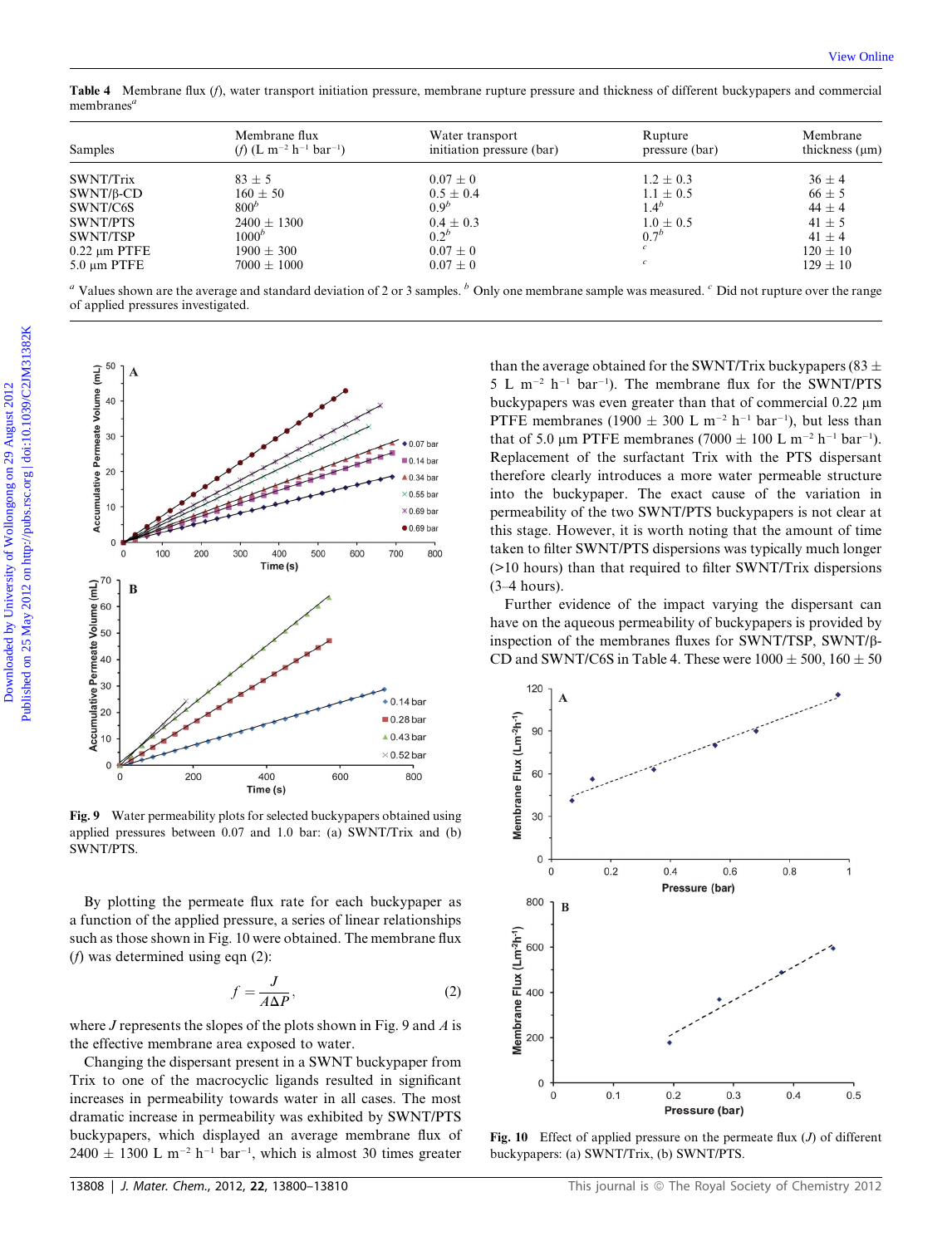

Fig. 11 Effect of membrane surface area  $(A<sub>BET</sub>)$  on permeability towards water displayed by SWNT buckypapers.

and  $800 \pm 100$  L m<sup>-2</sup> h<sup>-1</sup> bar<sup>-1</sup>, respectively. The smallest increase in permeability (relative to a SWNT/Trix buckypaper) was a factor of two displayed by the SWNT/ $\beta$ -CD buckypaper, whereas the remaining two membranes were at least ten times more permeable than SWNT/Trix. For the SWNT buckypapers prepared using low molecular mass dispersants, there was no discernible correlation between membrane flux and either average surface pore size (determined by SEM) or the BETderived average internal pore size  $(D_{\text{BET}})$ . Despite this, it is noteworthy that the most permeable buckypaper (SWNT/PTS) possessed an average nanotube bundle diameter of  $90 \pm 3$  nm which was more than ten times greater than that of any of the other materials examined. Perhaps even more significantly, the average internal pore diameter of the SWNT/PTS buckypaper.  $(27 \pm 3 \text{ nm})$  was at least five times greater than that of any other SWNT membranes examined in this study. The presence of significantly larger internal pores in the SWNT/PTS buckypapers would be expected to facilitate faster transport of water molecules.

The permeability of the buckypapers towards water was found to increase linearly with decreasing membrane surface area, as determined by BET. The linear fit in Fig. 11 ( $R<sup>2</sup> = 0.956$ ) suggests that the membrane flux is inversely proportional to the surface area according to eqn (3):

$$
J = c \frac{1}{A_{\text{BET}}} + J_0,\tag{3}
$$

where c and  $J_0$  are constants. It is likely that  $J_0$  could represent the limiting membrane flux attainable with this type of membrane, which is likely to be highly dependent on the preparation conditions employed to prepare the buckypaper, i.e. sonication and filtration conditions. The inverse dependence on  $A_{\text{BET}}$  is consistent with the hypothesis that a membrane with lower surface area will have larger pores on its surface, which would be expected to increase membrane flux. However, further research is necessary to confirm this hypothesis.

#### **Conclusions**

Single-walled carbon nanotube dispersions were successfully obtained using a range of functional dispersant molecules. Buckypapers were produced from the dispersions using vacuum filtration onto a commercial substrate. Although some

dispersions containing macrocyclic dispersants were not as homogeneous as those made using Trix, UV-vis spectroscopy confirmed that all dispersions remained relatively stable throughout the filtration timeframe required to prepare the buckypapers. The retention of dispersant molecules in the buckypapers was confirmed by microanalytical results and EDX spectra, both of which confirmed the presence of elements that could only be attributed to the dispersants. Buckypapers displayed modest conductivity (30–220 S cm<sup>-1</sup>), good mechanical integrity (Young's modulus  $= 0.6-2$  GPa) and a hydrophilic surface (28–89), making them ideal candidates as filtration membranes. All buckypapers were shown to be highly porous by SEM and BET analysis, and subsequently were found to be permeable to water at low applied pressures (<1 bar). The permeability of the membranes towards water was also strongly dependent on the identity of the dispersant incorporated into the membrane, which was found to significantly affect the morphology of the buckypaper. The SWNT/TSP and SWNT/ PTS buckypapers showed the highest permeability towards water with membrane fluxes of 1000 and  $2400 \pm 1300$  L m<sup>-2</sup> h<sup>-1</sup> bar<sup>-1</sup>, respectively. Although these values are considerably less than those reported previously for SWNT buckypapers prepared using organic solvents,<sup>9,12</sup> it must be remembered that the latter materials consisted of very thin layers of SWNTs deposited on a highly porous commercial PVDF membrane, which conferred mechanical integrity on the entire composite. The permeabilities reported here therefore represent the first values obtained for mechanically robust, free-standing SWNT membranes. **By The control of University of Control of The Control of Wolfgong on 2012** University of the Control of The Control of The Control of The Control of The Control of The Control of The Control of Control of The Control o

The production of a material (SWNT/PTS) that displayed a permeability towards water that was at least comparable, if not greater than that of a commercial membrane  $(0.22 \mu m \text{ PTFE})$ was a significant result, as this suggests that some buckypapers might be sufficiently efficacious for commercial membrane applications. It is therefore instructive to analyse the physical and morphological properties of the SWNT/PTS buckypaper in order to determine what characteristics might be most important to modify to obtain membranes that are viable for specific applications. Although the SWNT/PTS buckypaper was three times thinner than the commercial membrane, its average surface pore diameter ( $\leq$ 5 nm) and average internal pore diameter (27  $\pm$ 3 nm) are significantly smaller. The membrane flux of the SWNT/ PTS buckypapers therefore most likely reflects the high intrinsic permeability towards liquids and gases previously reported by other researchers for CNTs in theoretical studies,<sup>5,6</sup> as well as favourable changes to membrane pore structure induced by the presence of the PTS dispersant.

While no clear correlation could be discerned between surface or internal morphological features of the buckypapers and their permeabilities towards water, the data obtained for the SWNT/ PTS membranes offers some clues regarding the factors which may determine buckypaper permeability. It may be especially pertinent that of all the SWNT buckypapers examined, SWNT/ PTS exhibited the smallest average surface pore diameter and surface area, and the largest average internal pore diameter and average nanotube diameter. This suggests that the surface of the SWNT/PTS buckypapers are covered with very small diameter pores that lead to much larger internal pores whose walls are supported by thick nanotube bundles. Such a structure may encourage rapid movement of water molecules near the